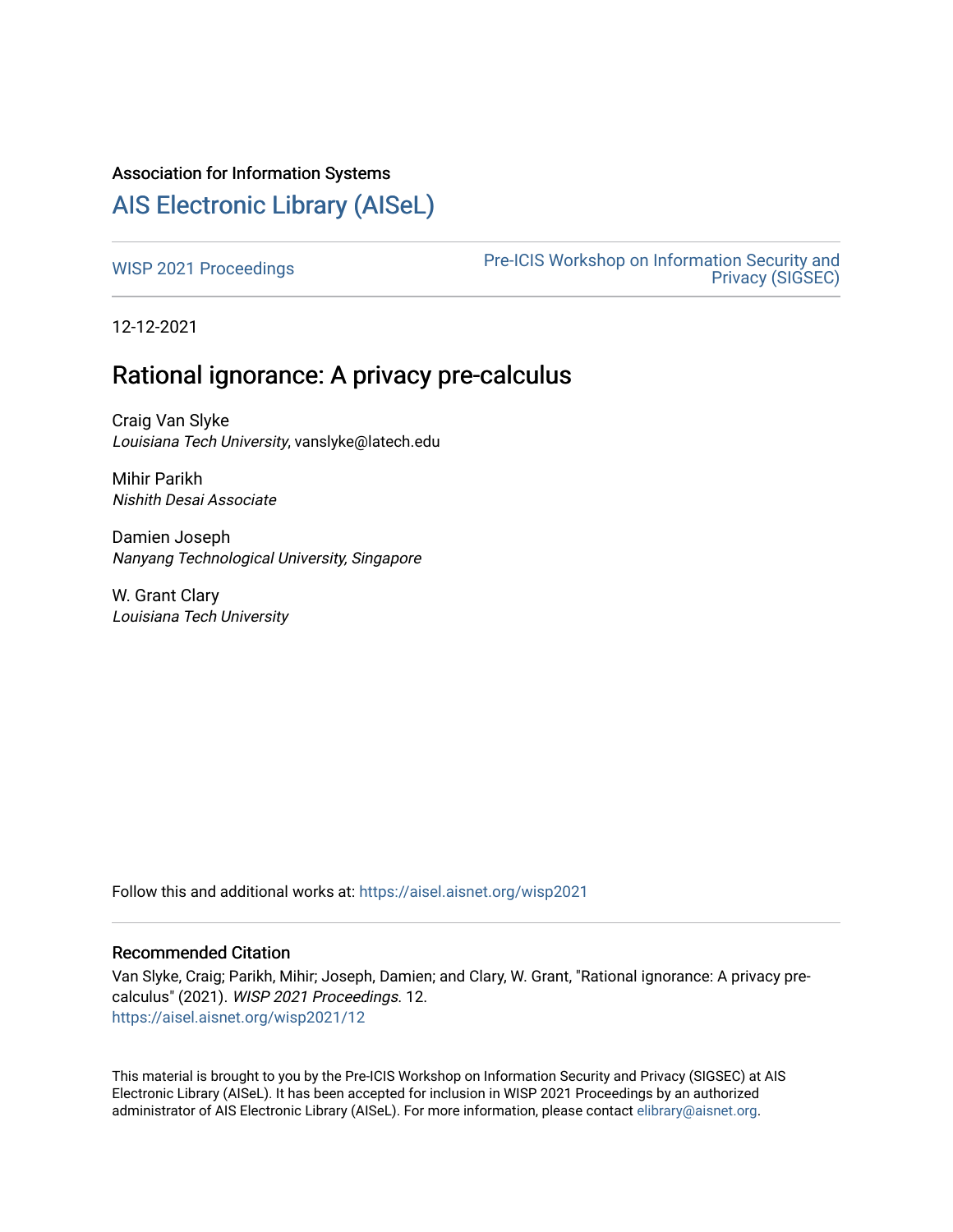# **Rational Ignorance: A Privacy Pre-Calculus**

**Craig Van Slyke**<sup>1</sup> College of Business, Louisiana Tech University, Ruston, LA, USA

> **Mihir Parikh** Nishith Desai Associates, Palo Alto, CA, USA

**Damien Joseph** Nanyang Business School, Nanyang Technological University, Singapore, SG

> **W. Grant Clary** College of Business, Louisiana Tech University, Ruston, LA, USA

#### **ABSTRACT**

The role of rationality in information privacy intention and behavior is a topic of long and enduring interest. Some popular privacy models and concepts, such as privacy calculus and the privacy paradox, among others, use rationality as their basis. However, in this paper, we present the concept of rational ignorance, which may help advance conversations about the role of rationality in privacy decision-making and behavior. Rational ignorance, in essence, states that when individuals believe that the costs of seeking and acquiring information exceed the benefits of that information, they will not acquire the information and will choose to remain ignorant. We describe rational ignorance and its genesis in political economics and discuss how rational ignorance may serve as a privacy pre-calculus. We also outline several avenues for future research.

**Keywords:** Rational ignorance, rationality, rational decision-making, irrationality, privacy, privacy calculus, privacy paradox

<sup>&</sup>lt;sup>1</sup> Corresponding author: vanslyke@latech.edu +1 318 257 2324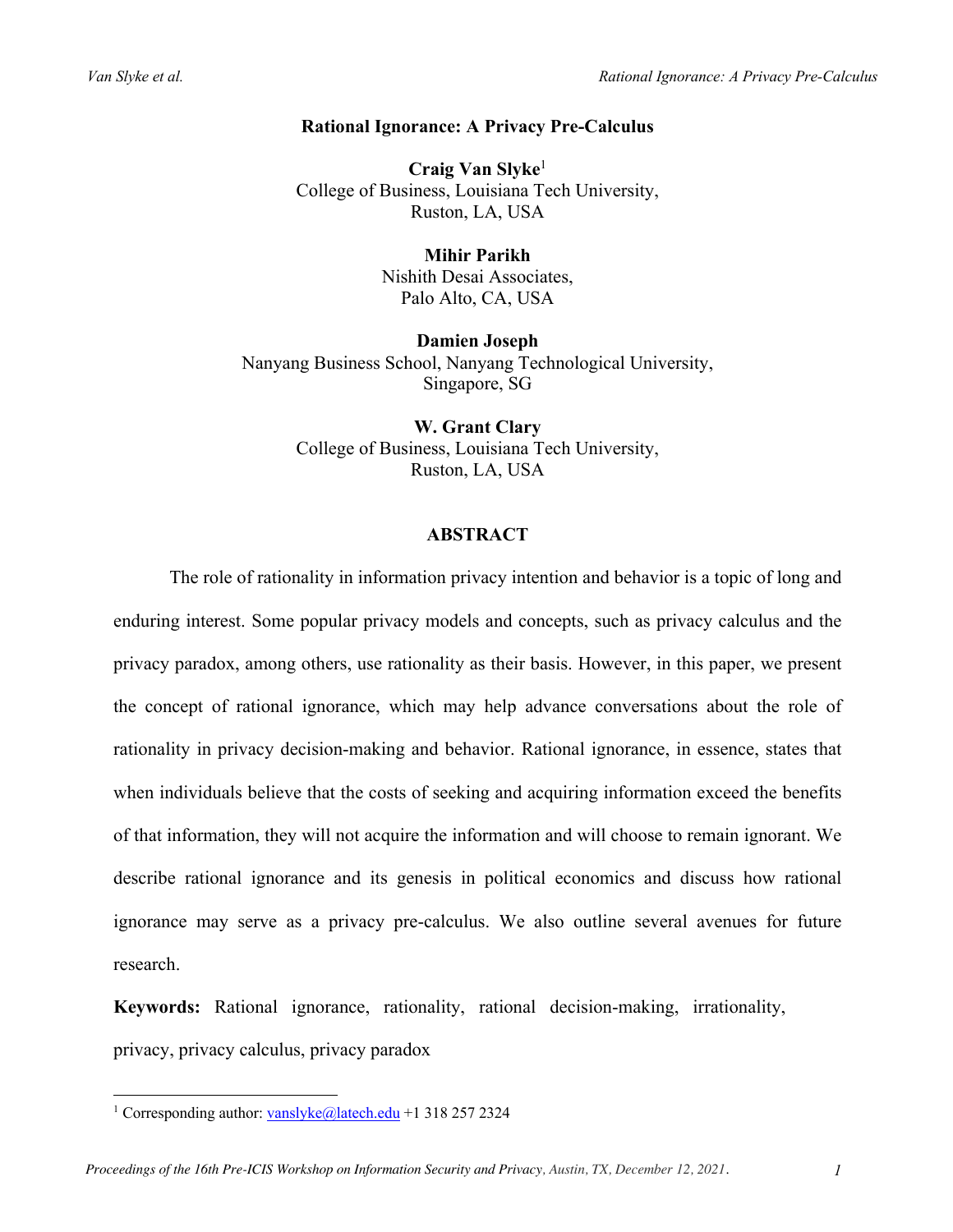#### **INTRODUCTION**

Privacy researchers have been interested in how rationality affects privacy intention and behaviors for over a half-century (e.g., Miller 1968). Interest has intensified in the last two decades due to the growing importance of the Internet in daily life. Rationality has provided the basis for widely researched concepts such as privacy calculus (Culnan and Armstrong 1999) and the privacy paradox (Brown 2001). In broad terms, rationality refers to an actor maximizing the ratio of benefits to costs in taking an action (Downs 1957). In decision making, the calculus involves a decision-maker identifying alternative actions that can be taken. By determining a rank order of those actions based on his/her preferences for potential future states combined with the probability judgments about which actions will lead to the preferred future state, the decision-maker will choose the action that maximizes expected utility (Doyle 1999).

However, this view of rationality assumes that the decision-maker already possesses the information necessary to develop these preferences with some degree of accuracy. This is rarely the case. In fact, most decision-makers lack all the information necessary to make decisions in an objectively rational manner. In addition, they face considerable uncertainty about potential future states, judgments regarding the probability of achieving them, and even sources of information. So, they try to increase decision confidence by reducing uncertainty by collecting relevant collecting information. But identifying, acquiring, and assimilating the information requires using limited resources (Downs 1957). Further, it is virtually impossible to gather sufficient information to eliminate all uncertainty. So, rational decision-makers limit their information acquisition prior to making the decision.

This brings up the question of how a rational decision-maker determines when to stop information-seeking behaviors – which is also a decision. This is where the concept of rational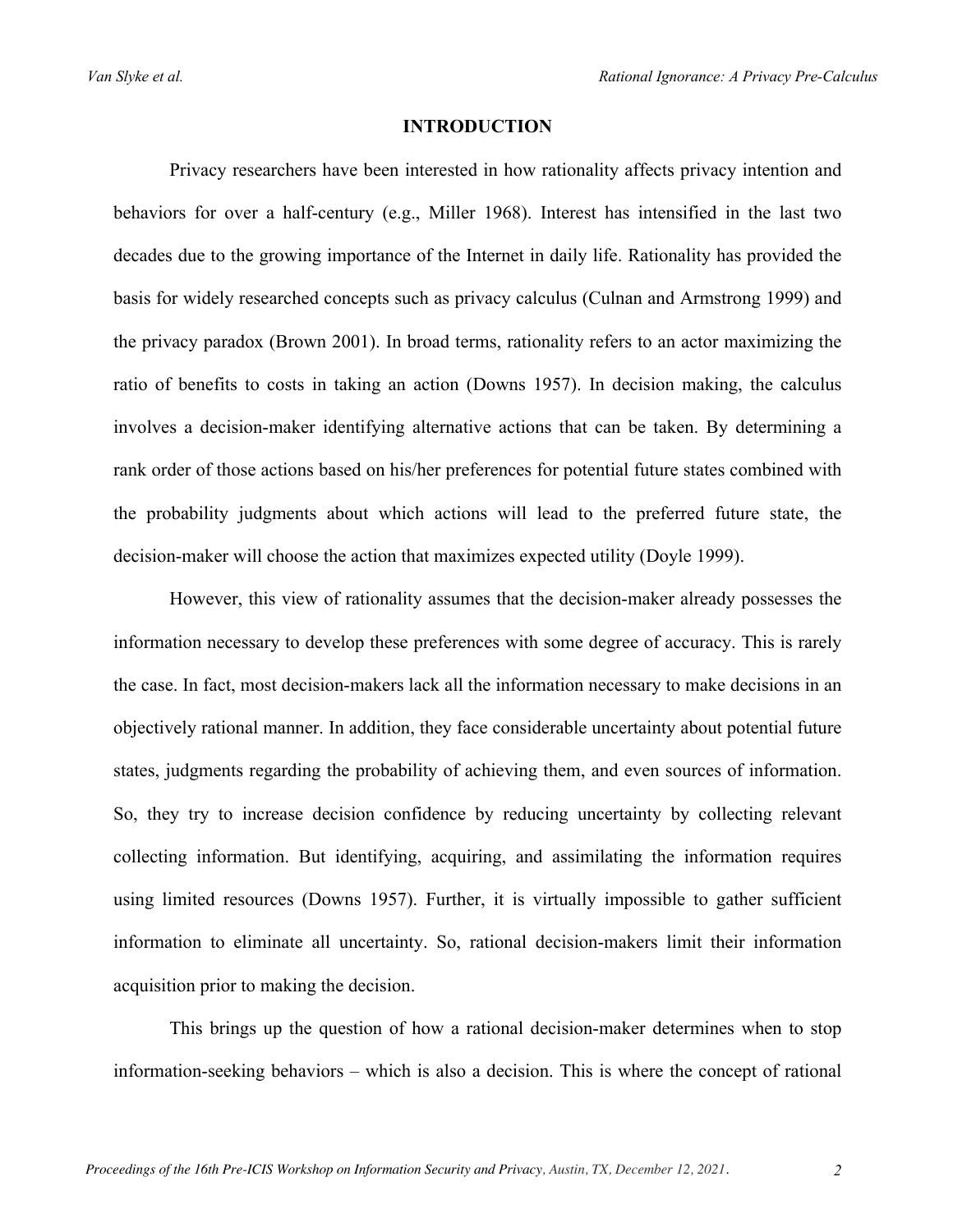ignorance comes in. According to the rational ignorance principle, a rational actor will stop information seeking and acquisition activities when the perceived costs of acquiring that information exceed the perceived benefits of possessing that information (Downs 1957).

Rational ignorance differs from a related concept that has been applied to privacy research, bounded rationality. Bounded rationality asserts that decision-makers are intendedly rational. However, it also acknowledges that decision-makers fail to make an optimal decision because of procedural and substantive limits. Procedural limits constrain how decision-makers go about decision-making, and substantive limits affect the range and quality of decision choices directly. Rational ignorance addresses a particular procedural limit, i.e., information acquisition. This procedural limit in information acquisition, in turn, may result in substantively limiting decision choices. In addition, rational ignorance also involves situations where a decision-maker makes a rational choice of simply not using limited resources in acquiring and analyzing information even when procedural and substantive limits do not exist.

Privacy decisions require that individuals understand the benefits and risks of divulging personal information to a third party. They involve uncertainty about potential benefits of disclosure as well as future use or misuse of the information once divulged. In acquiring information about the benefits and risks, individuals must use limited resources, including time and cognitive effort. Often, the information about the benefits is readily available, but the risks are relatively unknown and require extensive information seeking to understand and evaluate risks. According to the rational ignorance principle, the expected costs of information acquisition and the expected uncertainty reducing benefits of that information will determine the extent of information seeking and acquisition that takes place. Thus, we contend that rational ignorance is a precursor to privacy calculus - a privacy pre-calculus.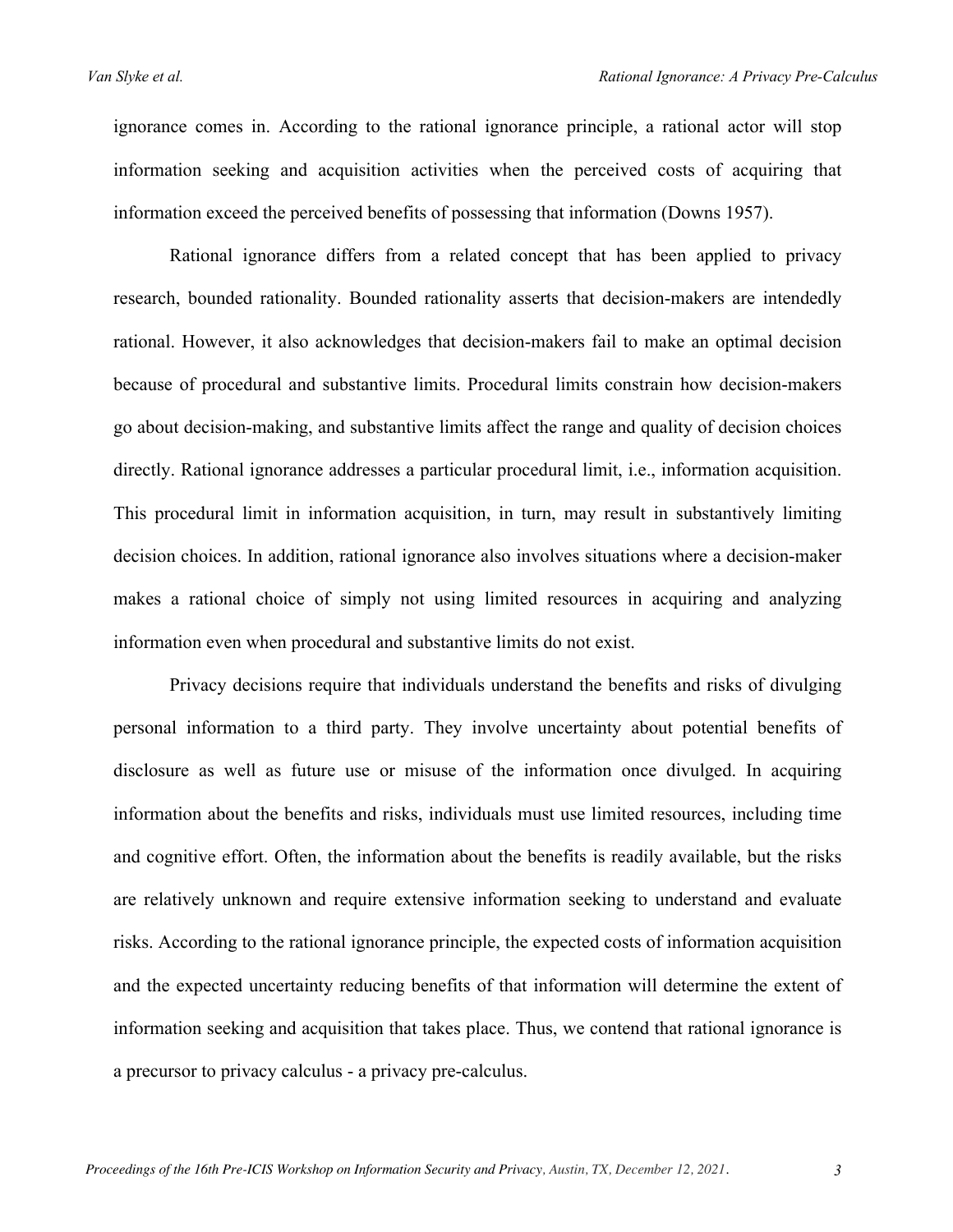In this paper, we explore rational ignorance and expand on how it may affect our thinking about privacy-related decision-making. First, we discuss the origins of rational ignorance. Then conceptualize how rational ignorance can be applied to information privacy. We also outline some boundary conditions for applying rational ignorance in privacy research. We conclude by offering some potential avenues for research that employs rational ignorance.

#### **RATIONAL IGNORANCE**

Downs (1957) is credited with originating the idea of rational ignorance in his book *An Economic Theory of Democracy*. Downs describes the rational "rule" for deciding how much information to acquire thusly: "The information-seeker continues to invest resources in procuring data until the marginal return from information equals its marginal cost. At that point, assuming decreasing marginal returns or increasing marginal costs, or both, he has enough information and makes his decision" (Downs 1957, p. 215). When the cost of being ignorant increases, a decision-maker at some point chooses to spend resources to gain additional information that may lead her to revise the decision and take a different action. We acknowledge that actual returns and costs are typically difficult to determine, so this stopping rule is made based on the decisionmaker's perceptions of the returns and costs.

Downs was concerned with understanding the behavior of voters, but the same logic can be applied to any decision that is made under uncertainty. Interestingly, Downs' concept of rational ignorance is based on the paradox of nonvoting, which is the idea that voters will vote only if they believe that their votes will be pivotal in determining the outcome of the election (Mackie 2008). If this is true, then there is no reason for a voter to gather any political information. However, Downs recognized that people can be motivated by factors beyond simple egocentric motives such as a sense of social responsibility or a future orientation (Mackie 2008)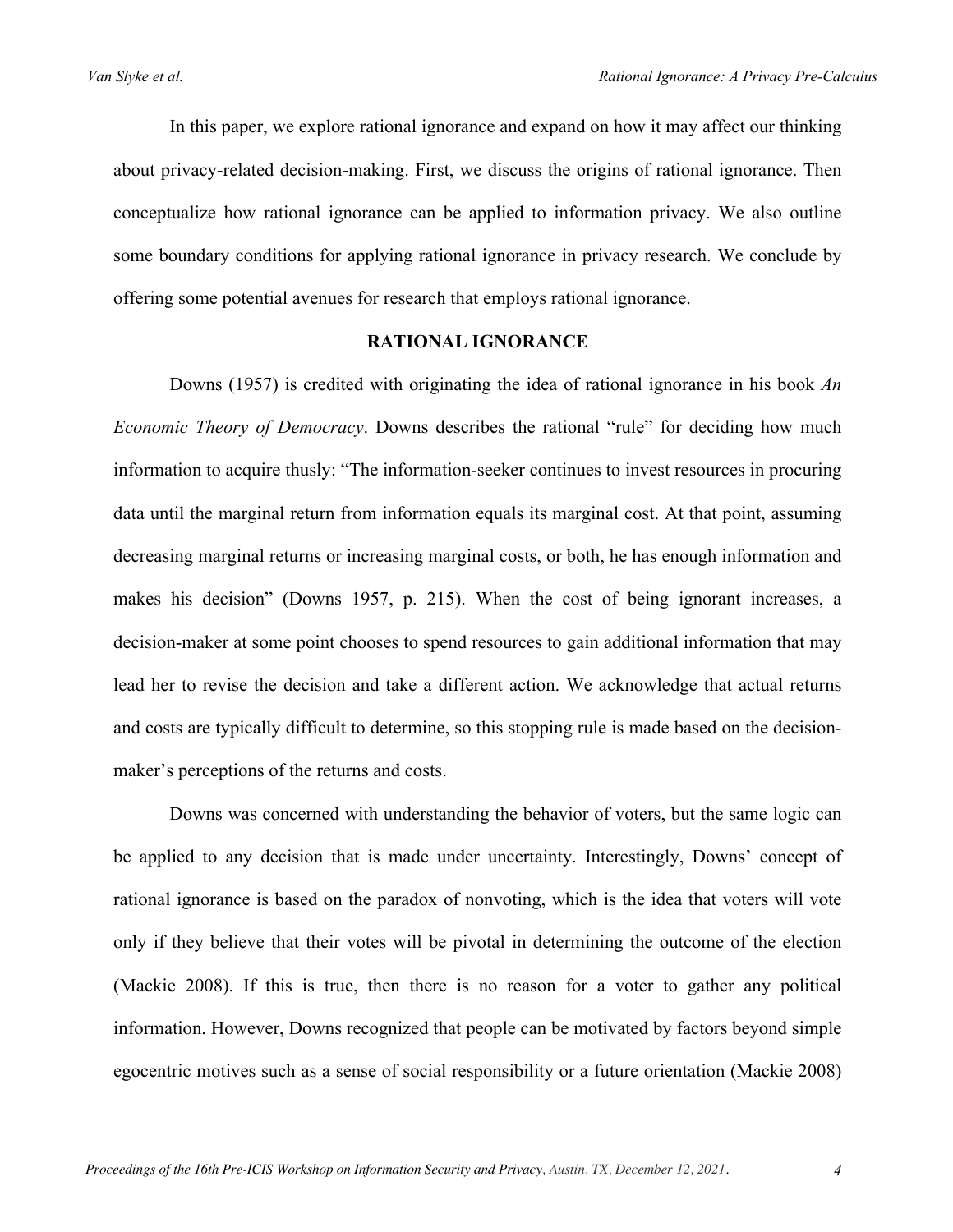in which the number of votes for a candidate matter not only for the outcome of an election but also as a signaling device with respect to government policy.

Rational ignorance has been criticized for being egoist in assuming that decision-makers are driven only by only egocentric interests. However, these criticisms have themselves been criticized for taking a literal and contextless interpretation of rational ignorance (Taylor 2020). In response, it has been argued that "the rational ignorance framework is quite consistent with recent theoretical and empirical work in cognitive psychology …" (Taylor 2020, p. 71). Rational ignorance offers an interesting way of thinking about how people decide the extent to which they are informed in a particular domain. Rational ignorance offers us a way to identify potential causal relationships that may not be available using current ways of thinking about privacy.

While the concept of rational ignorance originated in the context of citizens' voting decisions (Caplan 2007; Downs 1957; Mackie 2008), it has been applied in various other domains. Murphy (2020) discusses rational ignorance in public policy. He articulates that most Americans choose to remain rationally ignorant on many public policy issues, such as quota on sugar, because it is difficult and time-consuming to get the right information from trustworthy sources, whereas benefits of making a rational decision are relatively very small, such as few cents saving on soda or chewing gum. In the context of religion, rational ignorance is seen through a believer's low level of knowledge about his/her own religion, much less about other religions (Caplan 2007). Dee and Jacob (2012) explained student plagiarism through rational ignorance and found that it can be reduced through informational interventions. Freeman et al. (2017) have used it to explain the phenomenon of a bidder at an auction paying more for an item than the posted price. Lemley (2001) explained decision-making by the U.S. Patent and Trademark Office through the lens of rational ignorance. Dunning (2011) offers examples of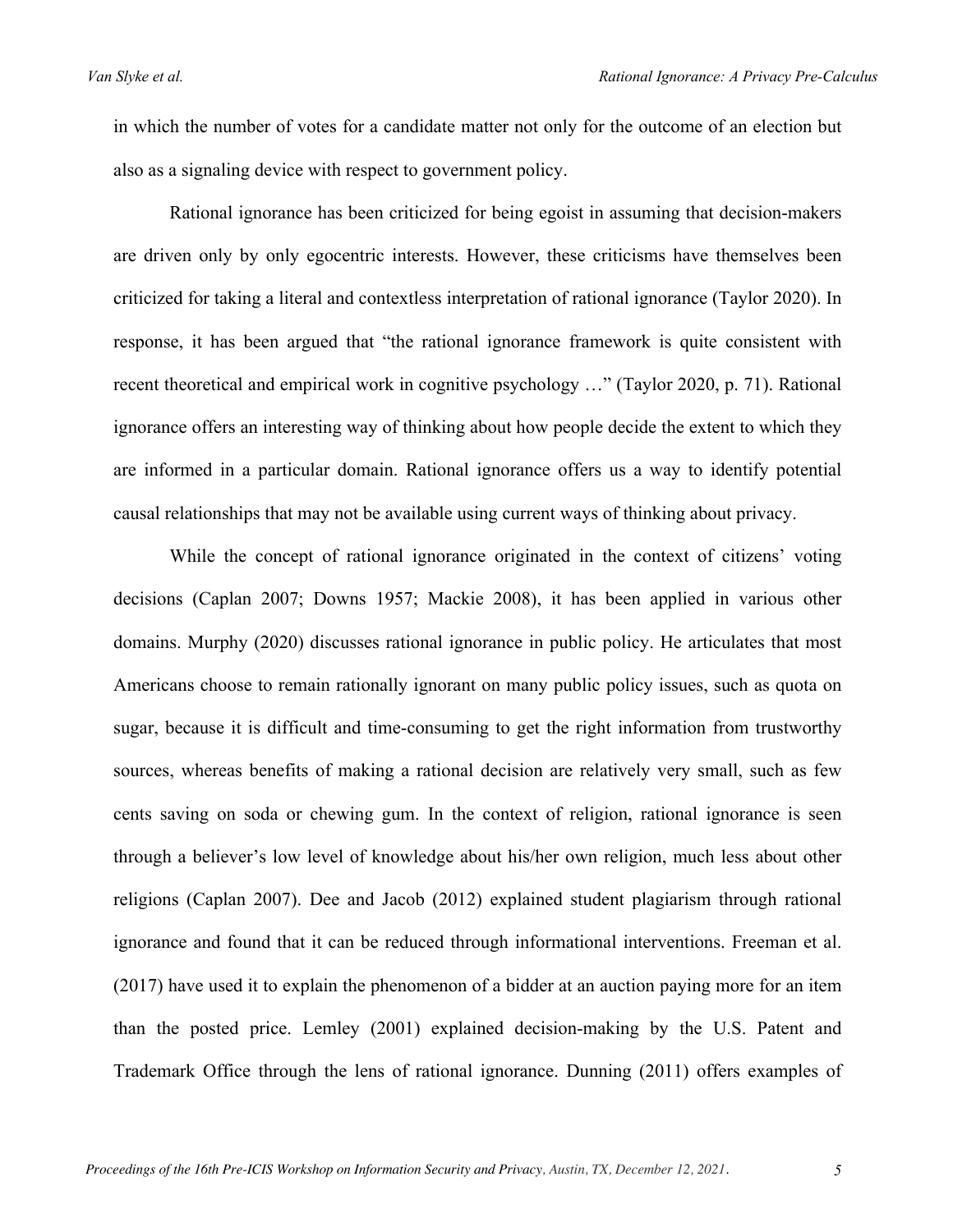willful ignorance in two important decisions about financial wellbeing for retirement and personal healthcare. He argues that people are ignorant because they do not know where their own ignorance about an issue starts and where it ends.

Given the continuing interest in understanding individuals' privacy beliefs, attitudes, intentions, and behaviors, we contend that it is worthwhile considering how the concept of rational ignorance may illuminate our collective understanding of information privacy decisions. In the following section, we describe one way in which rational ignorance may add to our knowledge of privacy decisions.

#### **APPLYING RATIONAL IGNORANCE TO PRIVACY DECISIONS**

Only a few researchers have noted the potential for the application of rational ignorance to information privacy. For example, Acquisti and Grossklags (2007) contend that individuals avoid learning about privacy risks believing that the costs of learning about those risks would exceed the potential benefits that accrue. Others have drawn similar conclusions (e.g., Barth and de Jong 2017; Tsai et al. 2020). Some suggest that people do not understand the privacy tradeoff—what is gained and lost by revealing, hence they remain "willfully ignorant" (Huang 2008). Beales and Muris (2008), who were instrumental in creating the National Do Not Call Register at the Federal Trade Commission, argued that people maintain rational ignorance about sharing their information because of a perception of few practical consequences from sharing. Hence, governments need to consider potential consequences of information use and misuse in formulating regulatory policies.

The information privacy literature broadly tries to understand 1) factors that influence individuals' decisions to undertake privacy risks by disclosing information and 2) steps that individuals take to protect their privacy. Various privacy theories and frameworks, such as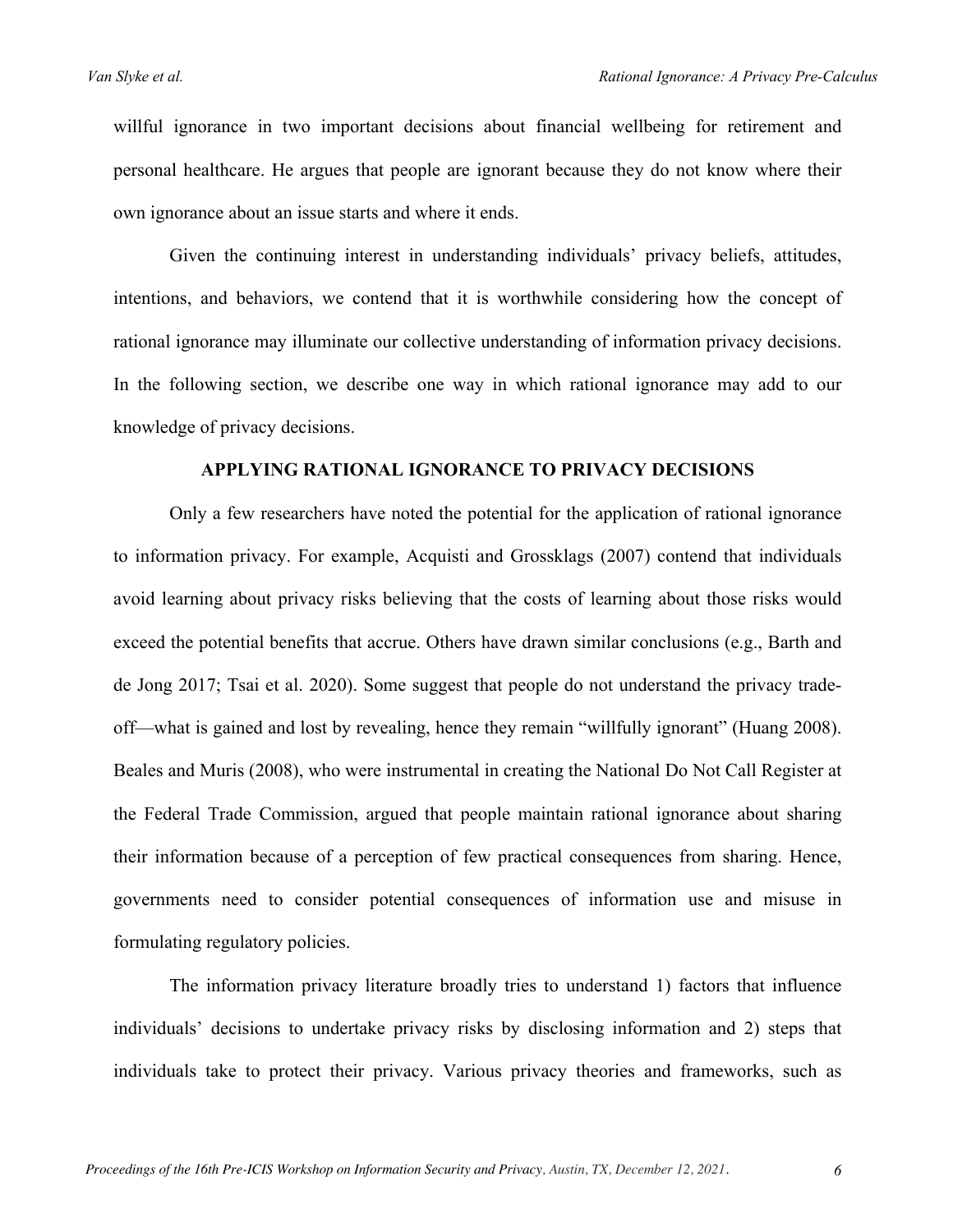privacy calculus, antecedents-privacy concerns-outcomes (APCO) (Smith et al. 2011) and its extensions, and the privacy paradox (Brown 2001) all consider one or both of these two decisions – whether to disclose and whether to protect.

Rational ignorance can inform theories, models, and frameworks that examine either of these. Rational ignorance can add to our understanding of privacy behaviors by discussing how it affects privacy calculus since privacy calculus is integral to many information privacy theories. Figure 1 is a simplified illustration that merges the two subprocesses of rational ignorance (i.e., evaluations of costs and benefits) and shows how rational ignorance affects privacy calculus.



**Figure 1.** Rational Ignorance as Privacy Pre-Calculus

It is important to state some assumptions and boundary conditions for applying the concept of rational ignorance in privacy research. First, the privacy-related behaviors in question should be volitional. Privacy decision-making processes would be distorted in coercive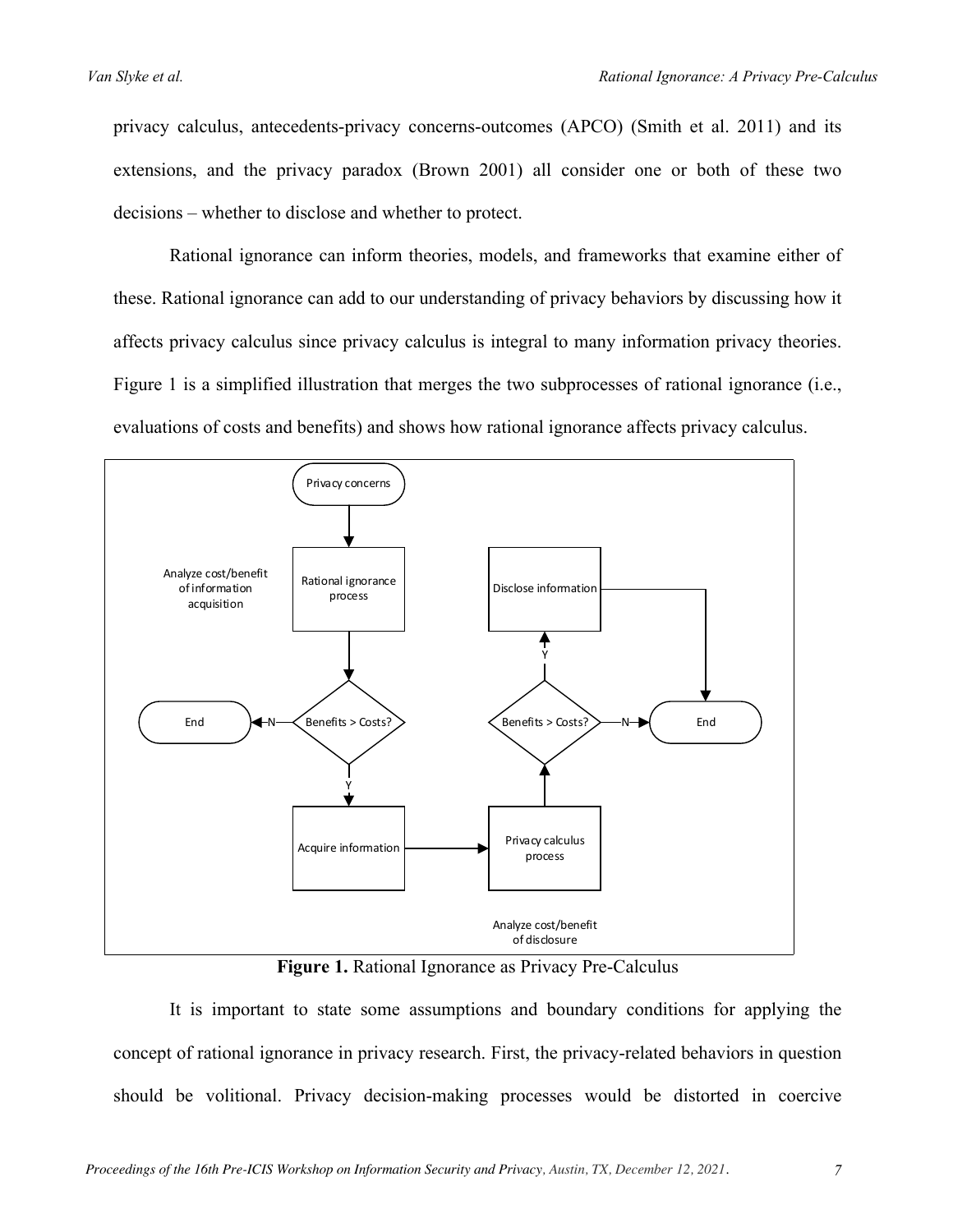situations, including at workplaces or governmental services. Second, there should be some uncertainty involved, and the decision-maker believes that acquiring information may reduce this uncertainty. Third, the privacy decision must be driven by utilitarian concerns. While the definition of utility gives a wide range for applicability, there may be situations where nonutilitarian concerns, such as personal identity or societal issues, may come into play and alter the role of rational ignorance.

The rational ignorance process weighs the benefits of information against its acquisition costs. With respect to privacy risks, the benefits of the information come from reducing risk. However, as noted above, it is challenging to estimate privacy risks, so it is also challenging to estimate the value of information about privacy risks. In fact, it is even more challenging since the value of risk information is uncertain. Basically, the deck is stacked against gathering risk information because of the multiple uncertainties involved, combined with delay discounting. These factors tend to reduce perceptions of the usefulness of risk information, which moves the rational ignorance calculation towards "do not acquire" with respect to risk information.

Privacy calculus is the process by which individuals compare the benefits of information disclosures against the risks of disclosing (Culnan and Armstrong 1999). Before engaging in this calculus, however, the individual must possess or acquire information regarding the benefits and risks of disclosure. It is unlikely that the individual has complete knowledge (Acquisti and Grossklags 2004), especially regarding the risks of disclosure. Therefore, the individual will first evaluate whether the effort expended in acquiring information about the benefits and risks is justified. In other words, they will consider whether the benefits of acquiring the information will exceed its acquisition costs. This is the rational ignorance process. Thus, we contend that rational ignorance can be applied whenever privacy calculus is involved.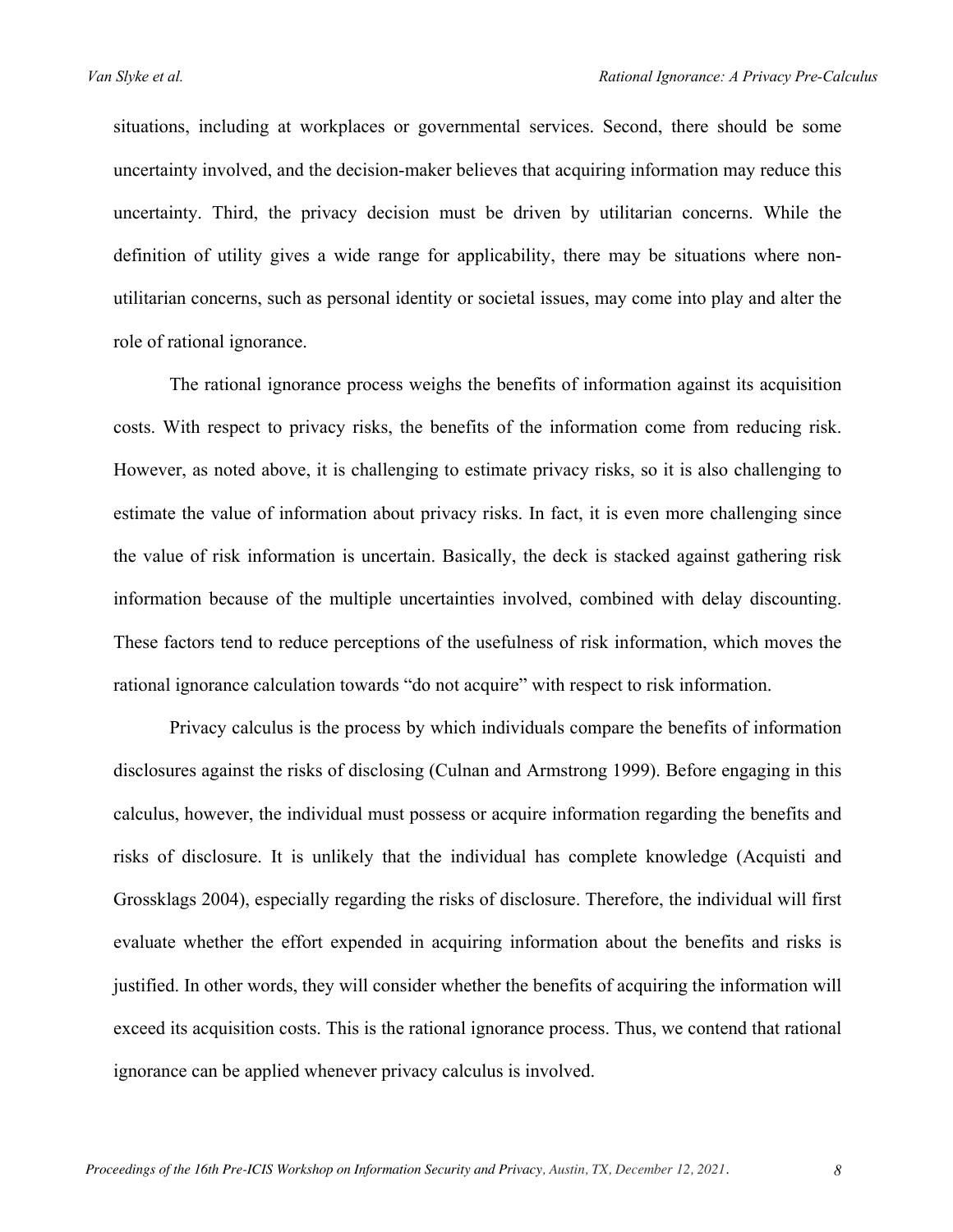It is important to note that even when the rational ignorance process determines that information acquisition is not worthwhile, the privacy calculus process still occurs, but it takes place based on the information the individual already possesses. When facing a decision regarding whether to disclose information, privacy calculus predicts that an individual will disclose only when the benefits of disclosing exceed the risks of doing so. Privacy calculus follows this logic even when insufficient information is available to the privacy decision-maker.

This point is especially important. People likely already have some *a priori* notion of the benefits of disclosure, otherwise they would not even consider disclosing information. Essentially, this puts the benefits in a position of advantage in privacy calculus. If benefits are already known and risks are not known, then it is likely that privacy calculus will result in disclosure unless pre-conceived privacy concerns are already high. In addition, privacy risks are difficult to assess because of the complexity of the risks involved. Further, harm from privacy violations is often hidden and is almost always delayed, often for long periods of time. This makes the evaluation of risks subject to delay discounting. Delay discounting is an adaptive response to uncertainty (Green et al. 1994). Benefits are not only more salient, they are also more immediate and therefore less subject to delay discounting. In addition, risk is a function of two factors – the probability of harm and the magnitude of the harm. Both are difficult to estimate and subject to delay discounting. A similar issue exists with respect to rational ignorance. Because risks are less salient and subject to delay discounting, the rational ignorance process is likely to discount the value of information about risks, which may lead to a decision not to seek information about risks.

To further understand how rational ignorance affects privacy decisions, it is useful to compare it to other privacy concepts. Several emergent concepts reflect feelings of helplessness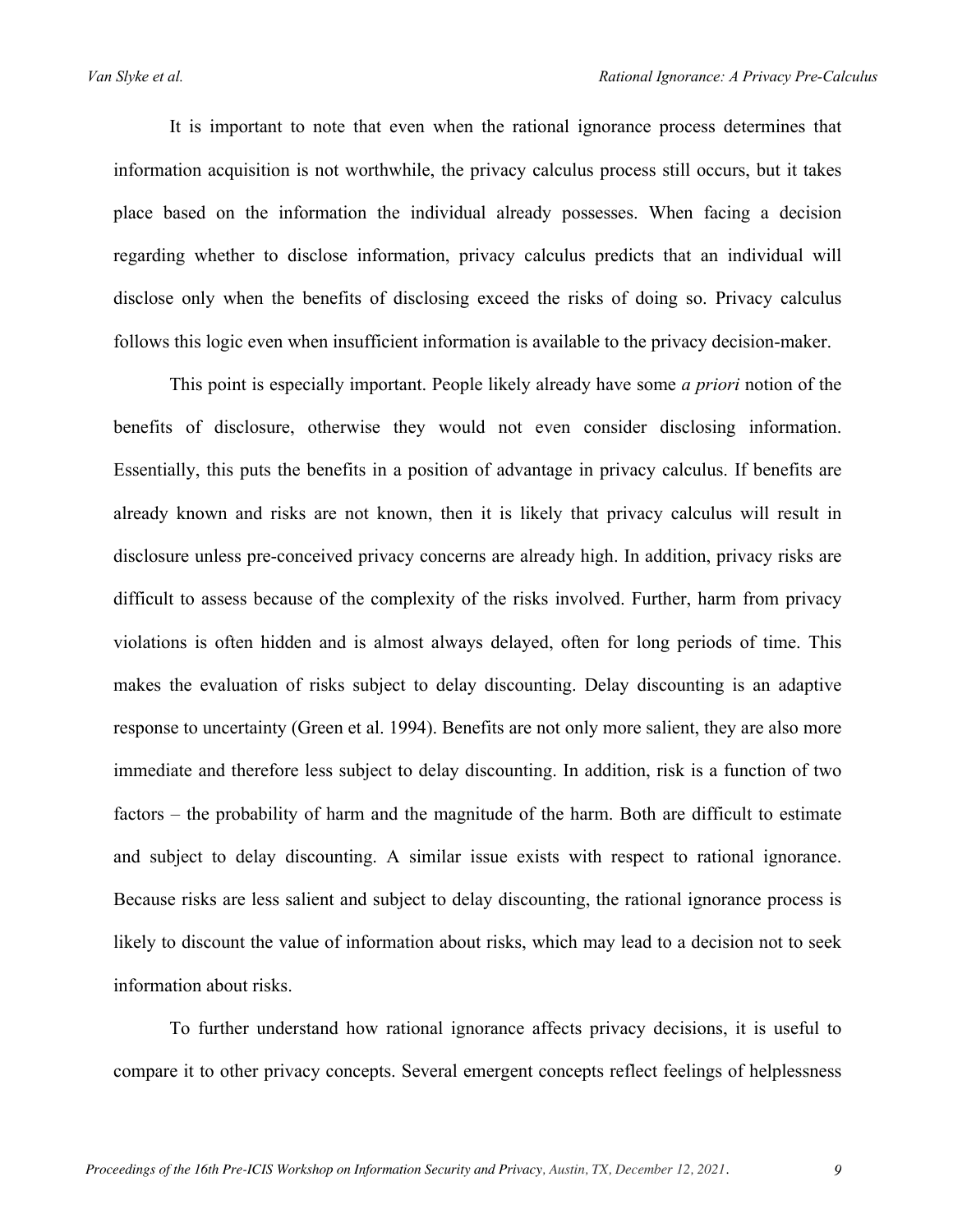with respect to protecting one's privacy. Privacy cynicism is "an attitude of uncertainty, powerlessness, and mistrust towards the handling of personal data by online services, rendering privacy protection behavior subjectively futile" (Hoffmann et al. 2016). Privacy fatigue is a "sense of weariness toward privacy issues, in which individuals believe that there is no effective means of managing their personal information on the Internet" (Choi et al. 2018). Privacy fatigue combines cynicism with emotional exhaustion (Choi et al. 2018). Privacy resignation is an ongoing acceptance of privacy threats born from the idea that they cannot protect themselves from these threats (Wirth et al. 2018). Privacy cynicism, fatigue, and resignation all reflect feelings of powerlessness. Protecting one's privacy is exhausting and ultimately pointless, so there is no reason to expend effort in protecting one's privacy.

Rational ignorance is less bleak  $-$  it is not an evaluation that a course of action (information acquisition) is without value; rather, it is an assessment that the value of the information gained is insufficient because the costs are higher than the benefits. In addition, privacy cynicism, fatigue, and resignation are based on feelings of powerlessness, which can be viewed as a perceived lack of agency. In contrast, rational ignorance is an exercise of agency based on a consideration of the benefits and costs of information acquisition. So, we can see that rational ignorance occupies a unique space with respect to privacy research and thus may represent a useful perspective for improving our knowledge of information privacy behaviors. In the following section, we discuss some ways this might occur.

### **PRIVACY AND RATIONAL IGNORANCE RESEARCH AGENDA**

In this section, we offer some preliminary thoughts regarding how rational ignorance can be applied to enduring information privacy issues. This discussion is not intended to be complete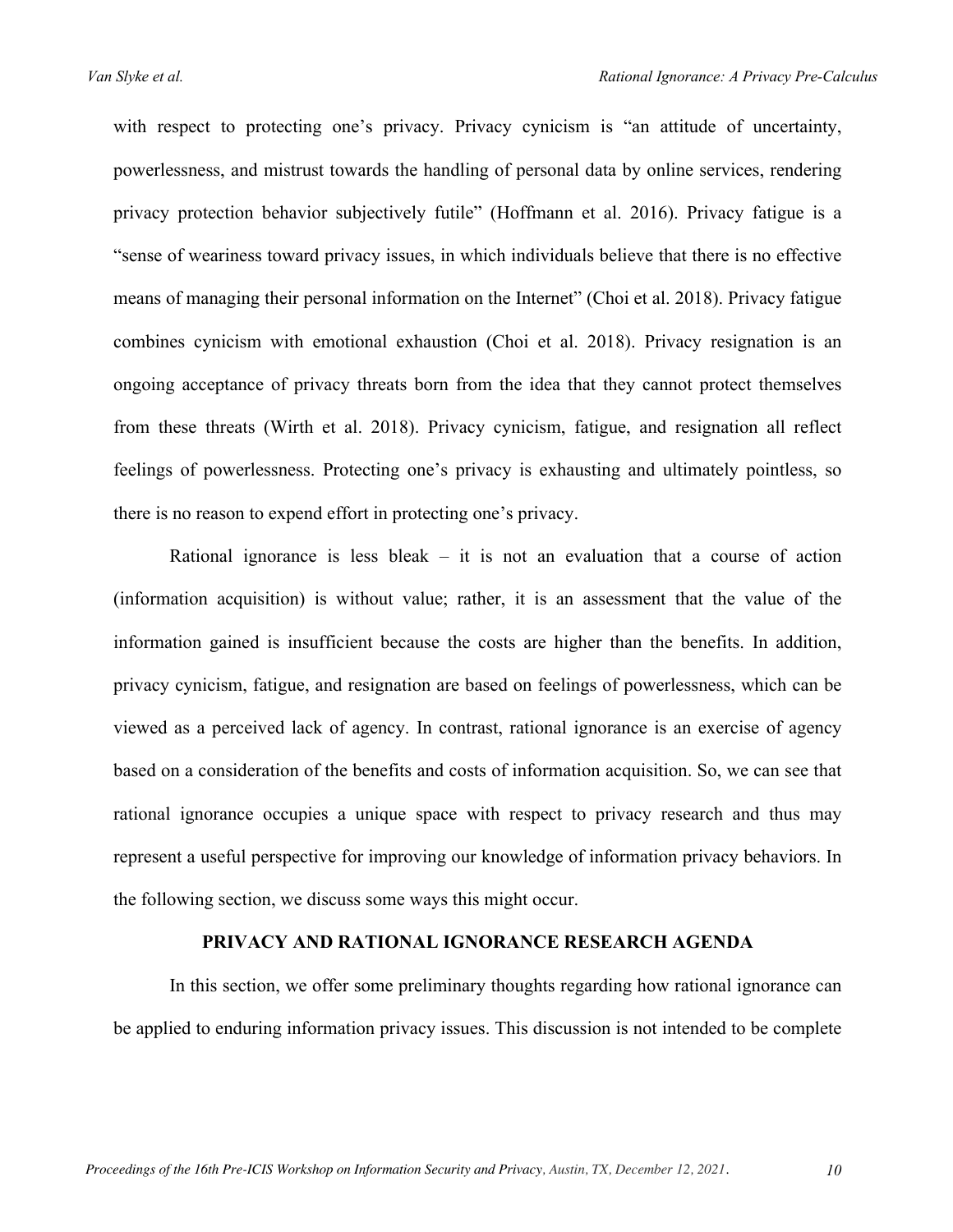or exhaustive but rather to illustrate the value of rational ignorance and to stimulate further thought and discussion.

**Privacy paradox**: The privacy paradox has been and continues to be a topic of much interest among researchers. There is considerable debate regarding the existence of the privacy paradox, and many explanations for its existence have been proposed. When viewed through the lens of rational ignorance, it is not clear that the paradox is actually paradoxical. The costs of gaining a full understanding of the risks of information disclosure are likely to be high, while the information value is low because the material risks are difficult to assess and may not be salient due to the delay discounting discussed earlier. Baek's (2014) findings hint at the effects of rational ignorance. In that study, providing information about risks closed the mismatch between concerns and intentions. For a control group that was not provided such information, the mismatch still existed. Effectively reducing the information acquisition costs by providing risk information changed the outcome of the rational ignorance process and prevented disclosure.

**APCO**: Rational ignorance can shed light on the APCO (Antecedents Privacy Concerns Outcomes) model and the Enhanced APCO (E-APCO) model (Dinev et al. 2015). Rational ignorance is an antecedent to privacy calculus (which is part of E-APCO), similar to the way in which peripheral cues, biases, etc., are positioned in E-APCO. Rational ignorance may also serve as an antecedent to the level of effort constructed in E-APCO. Level of effort refers to the extent of cognitive effort involved in evaluating behavior-relevant information. When rational ignorance indicates that limited information acquisition is warranted, it is likely that low-effort cognition may occur. Of course, other factors may influence the use of low- or high-effort cognition. If high-effort cognition occurs, a new round of rational ignorance may be triggered.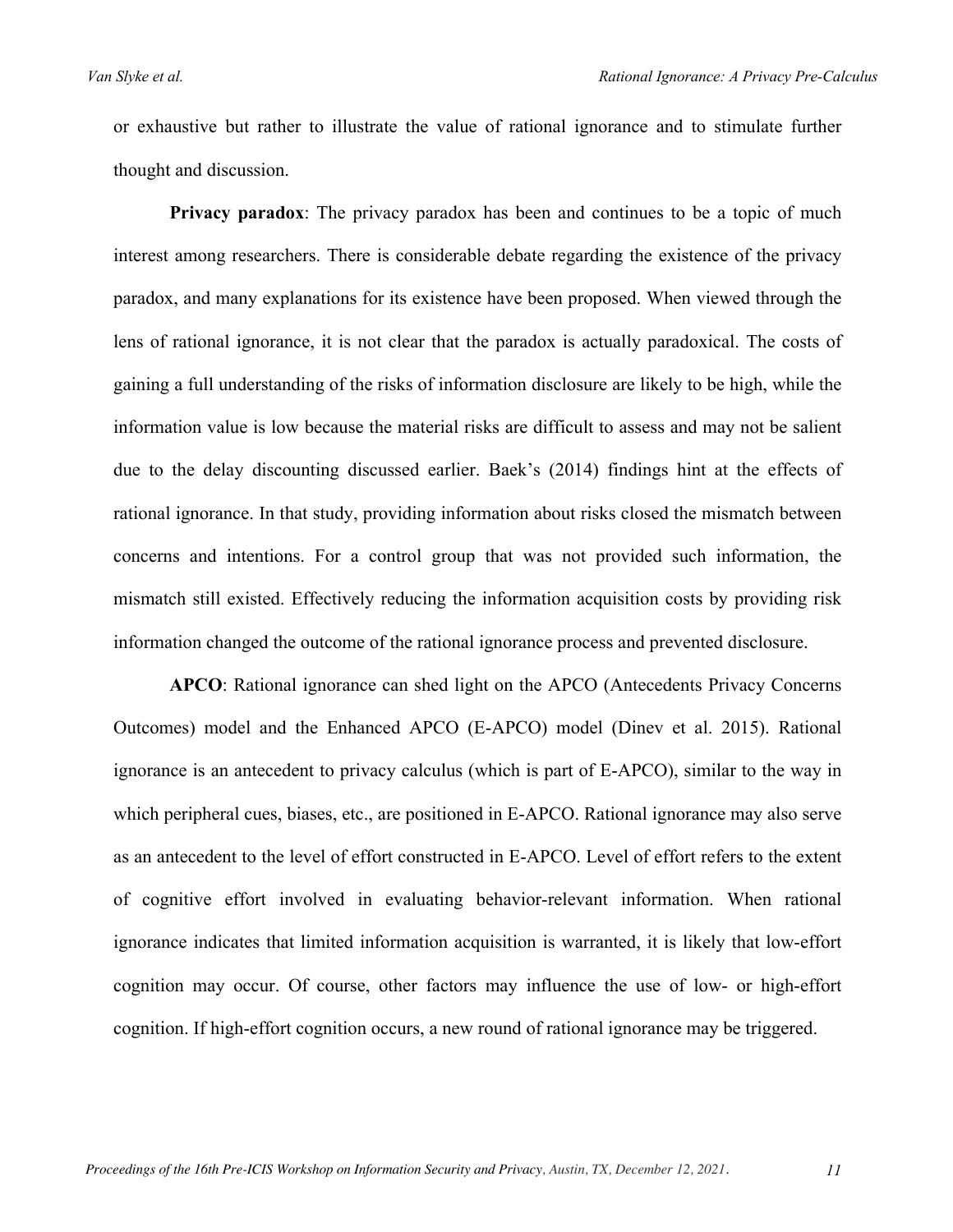**Privacy protective behaviors**: Rational ignorance can also be applied to models of behaviors that are intended to protect against privacy violations. For example, Crossler and Belanger (2019) developed a privacy behaviors research framework that included privacy risk awareness, privacy knowledge, and technology knowledge as predictors of privacy protective behavior. Rational ignorance can be applied as antecedents to any of these knowledge factors. Recently, Protection Motivation Theory (PMT) was applied to privacy behaviors (Mousavi et al. 2020). Rational ignorance can be applied to threat and coping appraisals components in PMT.

**Privacy asymmetries and knowledge gaps**: The effects of privacy information asymmetries are well recognized. For example, clear privacy policies are, in part, an attempt to reduce asymmetries. Applying rational ignorance to such attempts would dictate that information regarding privacy practices and threats must not only be made available but should be available in a manner that is easy to find and understand. This thinking has been alluded to in prior research (e.g., Tsai et al. 2011). Privacy seals can also be understood through a rational ignorance lens. In much the same way that trusted news agencies provide low-cost access to political information (Downs 1957), trusted third parties may also be able to aggregate information regarding privacy risks. The European Union's General Data Protection Regulation (GDPR) implementation has led to a shift in the rational ignorance calculus with respect to managing cookies. GDPR "cookie bars" eliminate the need to search for ways to manage tracking on specific websites. This effectively reduces information search costs, shifting the rational ignorance calculus in a way that encourages protective behaviors.

**Applying rational ignorance in team and organizational settings**: In this paper, we have focused on rational ignorance in the privacy decision process of individual actors. However, often privacy decisions are made by multiple actors together (e.g., parents making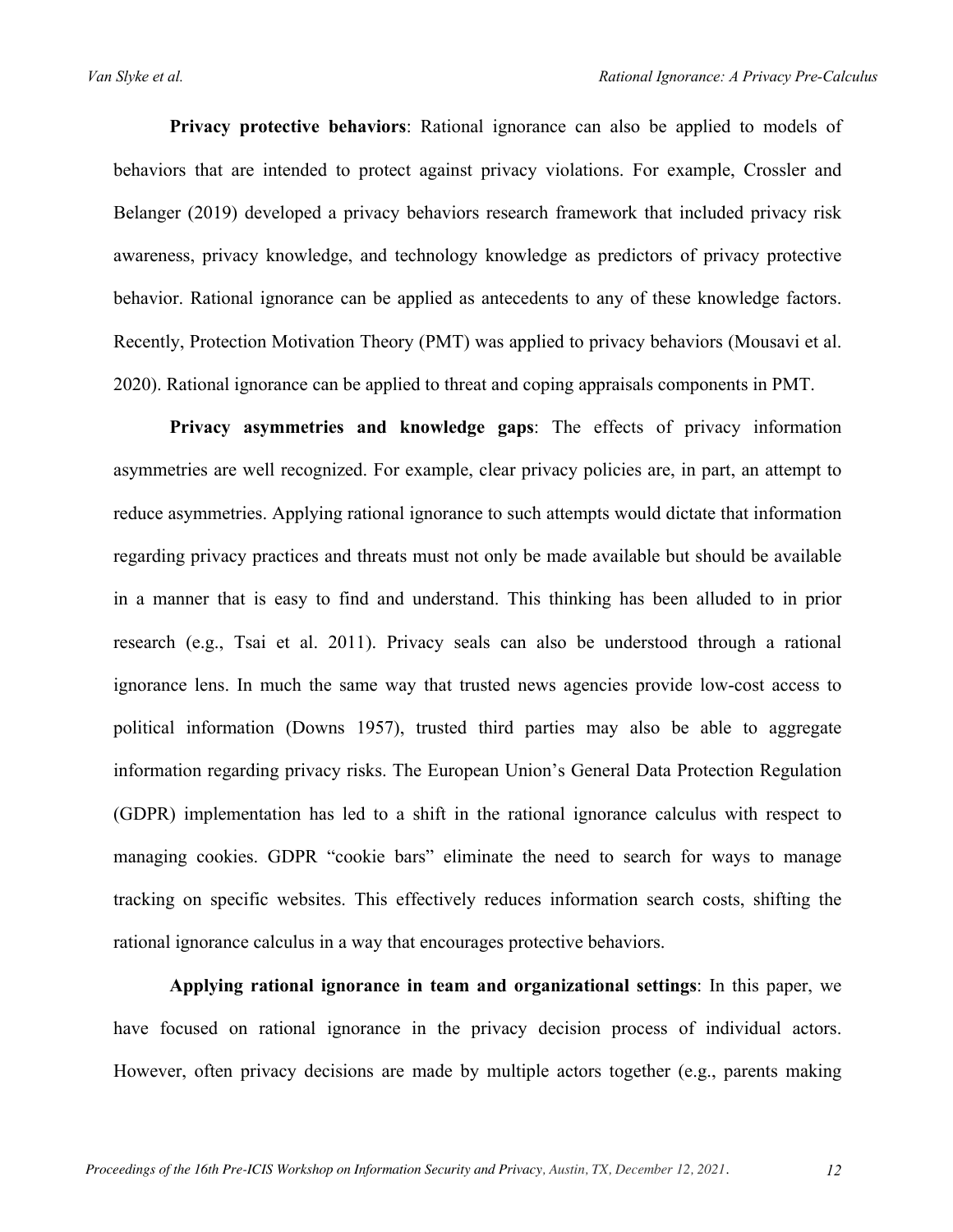decisions for children), teams or organizations. Previous studies have found that groups have differentiated behavior in technology adoption (Bayerl et al. 2016; Sarker and Valacich 2010). When multiple actors are involved in decision-making, various factors such as group dynamics, group pathologies, individual personalities, personal preferences, or even shared practices come into consideration. In such situations, the interplay of rational ignorance of involved actors may lead to group-level rational ignorance. The rational ignorance of dominant actors in a group may affect, in various degrees, the group-level rational ignorance and, eventually, privacy decisions. Differing leadership styles of group leaders may also lead to different privacy decisions under rational ignorance. A possible research direction would be to investigate this evolving area of privacy decision-making in group settings.

**Interventions to reduce rational ignorance**: Various interventions can help shift rational ignorance towards information acquisition. There are many sources of free information that the privacy decision-maker can use (McCarthy 2015). Creating awareness and easing access to such sources can reduce the cost of acquiring information and lead to a shift in the rational ignorance calculus. The degree of trust in the available information also affects its use in decision-making (Oxman and Paulsen 2019). When the trust level is low, the decision-maker has to acquire additional information to triangulate before using the information with a degree of confidence. Often this trust is also derived from the sources of information. So, how different sources, such as government publications, media, social networks, etc., influence rational ignorance may be worth investigating.

Regulations play a very important role in modern societies. Privacy regulations have been effective in helping users in their privacy decisions (Cranor 2021). Developing a deeper understanding of rational ignorance in privacy decisions can help develop better and more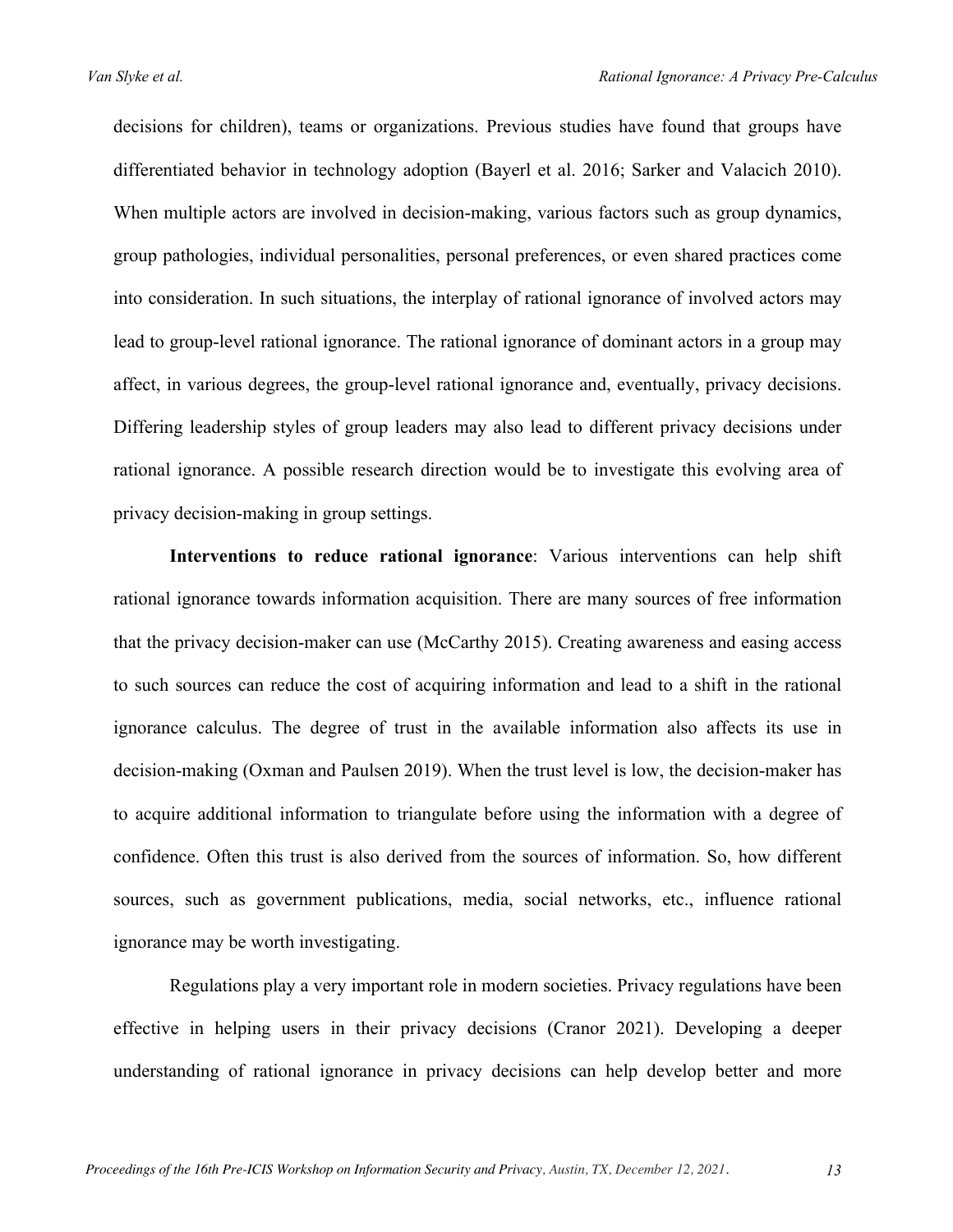effective prescriptive regulations. Some of these may include specific limits to the proliferation of data, privacy choices, disclosure requirements, or privacy consent expiry.

#### **CONCLUSION**

Rational ignorance has the potential to provide useful insights into information privacy decisions and behaviors, whether through integration with existing theories, models, and frameworks or as a starting point for new theoretical lenses. This paper represents a first step down this path. Increasing reliance on digital technologies, coupled with increasing data surveillance and concerns around that surveillance, makes understanding information privacy decisions and behaviors increasingly important. We hope our paper and the concept of rational ignorance can shine new light on our understanding of this important domain.

# **REFERENCES**

- Acquisti, A. and Grossklags, J. 2004. "Privacy Attitudes and Privacy Behavior," *Economics of Information Security*. Boston, MA: Springer. pp. 165-178
- Acquisti, A., and Grossklags, J. 2007. "What can behavioral economics teach us about privacy?," in Acquisti, A., Grizalis, D., Lambrinoudakis, C, di Vimercati, S., eds*., Digital Privacy: Theory, Technology, and Practices*, Boca Raton, FL: Auerbach Publications.
- Baek, Y.M. 2014. "Solving the Privacy Paradox: A Counter-Argument Experimental Approach," *Computers in Human Behavior*, (38), pp.33-42.
- Barth, S. and De Jong, M.D. 2017. "The Privacy Paradox–Investigating Discrepancies between Expressed Privacy Concerns and Actual Online Behavior–A Systematic Literature Review," *Telematics and Informatics*, (34:7), pp.1038-1058.
- Bayerl, P.S., Lauche, K., and Axtell, C. 2016. "Revisiting Group-Based Technology Adoption As a Dynamic Process," *MIS Quarterly* (40:3), pp.775-784.

Beales, J. H., and Muris, T. J. 2008. "Choices or Consequences: Protecting Privacy in Commercial Information," *The University of Chicago Law Review* (75:1), pp. 109-135.

- Brown, B. 2001. "Studying the Internet Experience," *HP Laboratories Technical Report (HPL-2001-49).*
- Caplan, B. 2007. *The Mtyh of the Rational Voter*. Princeton, NJ: Princeton University Press.
- Choi, H., Park, J., and Jung, Y. 2018. "The Role of Privacy Fatigue in Online Privacy Behavior," *Computers in Human Behavior*, (81), pp. 42-51.
- Cranor, L. F. 2021. "Privacy: Informing California Privacy Regulations with Evidence from Research," *Communications of the ACM*, (64:3), pp. 29-32.
- Crossler, R. and Belanger, F. 2019. "Why Would I Use Location-Protective Settings on my Smartphone? Motivating Protective Behaviors and the Existence of the Privacy-Knowledge Gap," *Information Systems Research*, (30:3), pp. 995-1006.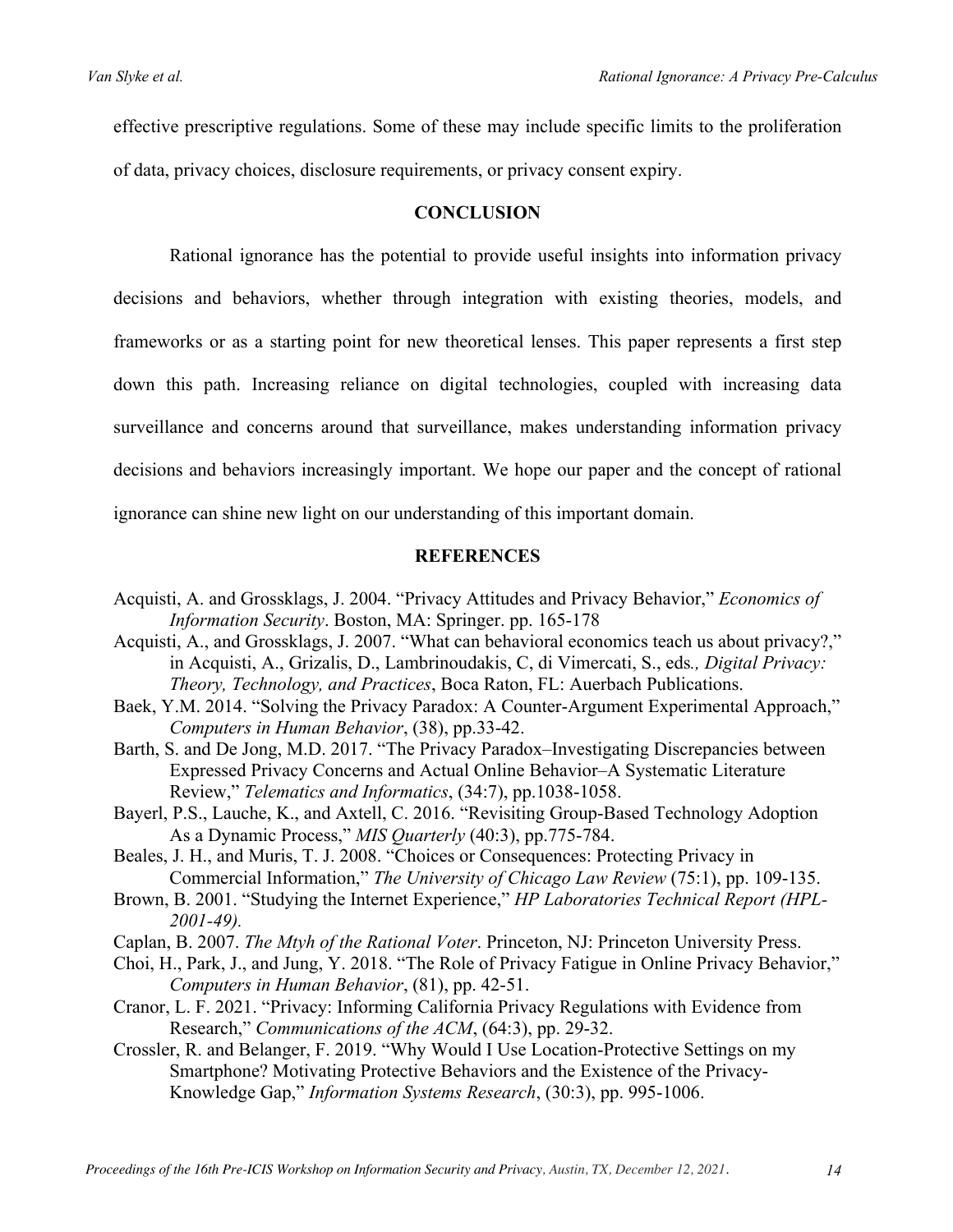- Culnan, M. and Armstrong, P. 1999. "Information Privacy Concerns, Procedural Fairness, and Impersonal Trust: An Empirical Investigation," *Organization Science*, (10:1), pp.104- 115.
- Dee, T. S., and Jacob, B. A. 2012. "Rational Ignorance in Education: A Field Experiment in Student Plagiarism," *The Journal of Human Resources* (47:2), pp. 397-434.
- Dinev, T., McConnell, A.R. and Smith, H.J. 2015. "Research Commentary—Informing Privacy Research through Information Systems, Psychology, and Behavioral Economics: Thinking Outside the "APCO" Box," *Information Systems Research*, (26:4), pp. 639-655.
- Downs, A. 1957. *An Economic Theory of Democracy*, New York: Harper and Row.
- Doyle, J. 1999. "Rational Decision Making," *MIT Encyclopedia of Cognitive Sciences*, pp. 701- 703.
- Dunning, D. 2011. "The Dunning-Kruger Effect: On Being Ignorant of One's Own Ignorance," *Advances in Experimental Social Psychology* (44), pp. 247-296.
- Freeman, D., Kimbrough, E. O., and Reiss, J. P. 2017. "Opportunity Cost, Inattention and the Bidder's Curse," *KIT Working Paper Series in Economics* (101) ISSN 2190-9806. https://econpapers.wiwi.kit.edu.
- Green, L., Fry, A., and Myerson, J. 1994. "Discounting of Delayed Rewards: A Life-Span Comparison," *Psychological Science*, (5:1), pp. 33-36.
- Hoffmann, C. P., Lutz, C., & Ranzini, G. 2016. "Privacy cynicism: A new approach to the privacy paradox," *Cyberpsychology: Journal of Psychosocial Research on Cyberspace*,  $(10:4)$ .
- Huang, L. 2008. "Protect the Willfully Ignorant" *Newsweek*. (151:12)
- Lemley, M. A. 2001. "Rational Ignorance at the Patent Office," *Northwestern University Law Review* (95:4), pp. 1495-1532.
- Mackie, G. 2008. "Rational Ignorance and Beyond," *Collective Wisdom: Principles and Mechanisms*, pp. 290-318.
- McCarthy, M.T. 2015. "Toward a Free Information Movement," *Sociological Forum* (30:2), pp. 439-458.
- Mousavi, R., Chen, R., Kim, D. J., and Chen, K. 2020. "Effectiveness of Privacy Assurance Mechanisms in Users' Privacy Protection on Social Networking Sites from the Perspective of Protection Motivation Theory," *Decision Support Systems* (135), 1113323
- Miller, A.R. 1968. "Personal Privacy in the Computer Age: The Challenge of a New Technology in an Information-Oriented Society," *Michigan Law Review* (67:6), pp. 1089-1245.
- Murphy, R. H. 2020. *Markets Against Modernity: Ecological Irrationality, Public and Private*. Lanham, MD: Lexington Books.
- Oxman, A.D. and Paulsen, E. J. 2019. "Who can you trust?" *Medical Informatics and Decision Making* (19), pp. 1-17.
- Sarker, S., and Valacich, J. S. 2010. "An Alternative to Methodological Individualism: A Non-Reductionist Approach to Studying Technology Adoption by Groups," *MIS Quarterly* (34:4), pp. 779-808.
- Smith, H.J., Dinev, T. and Xu, H. 2011. "Information Privacy Research: An Interdisciplinary Review," *MIS Quarterly*, (35:4), pp. 989-1015.
- Taylor, B.R. 2020. "The Psychological Foundations of Rational Ignorance: Biased Heuristics and Decision Costs," *Constitutional Political Economy* (31:1), pp.70-88.